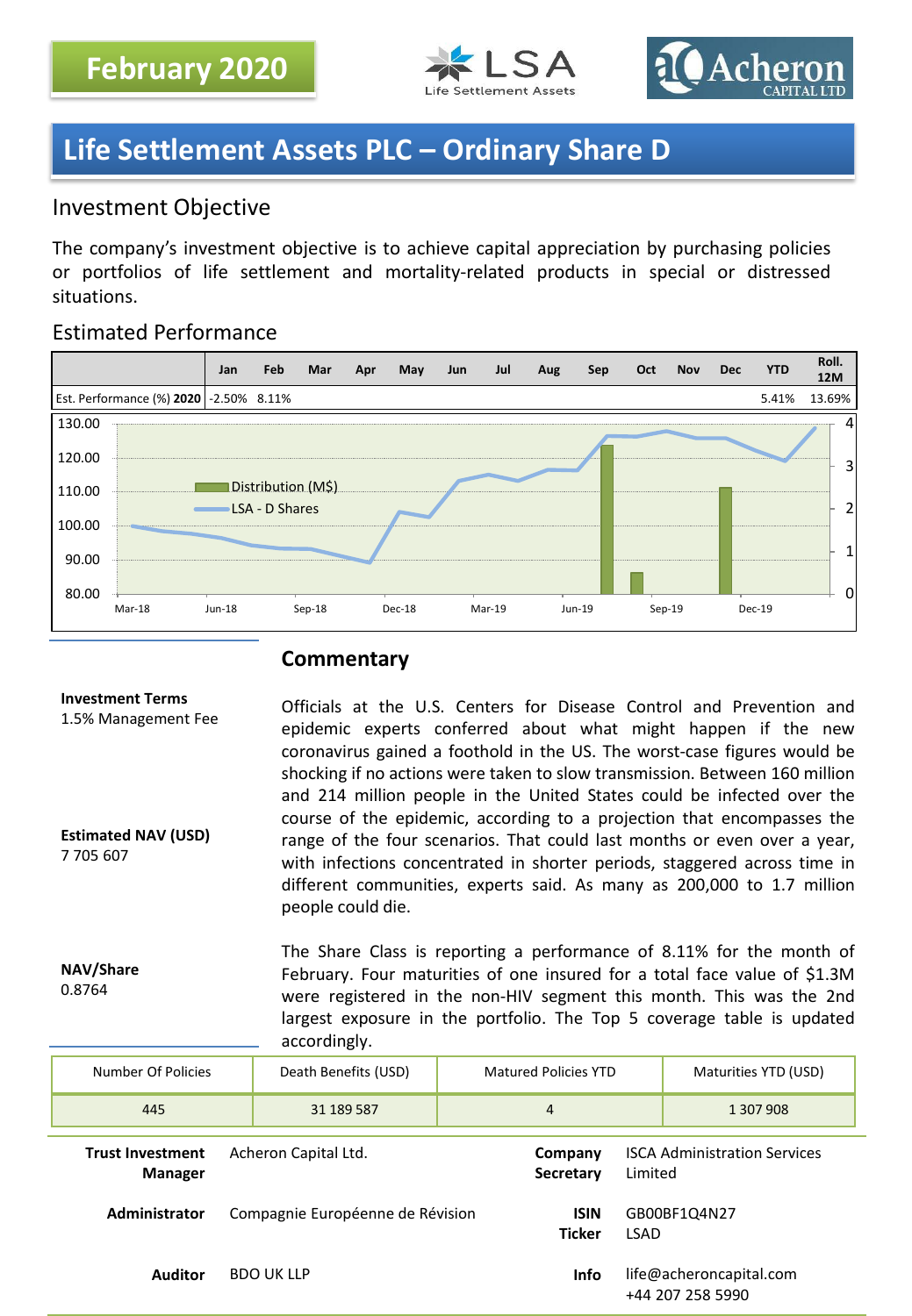## **February 2020**









**Distribution by Insurance Company**







\* Capital and/or dividend payment(s)

(1) Indicates the available face amount to LSA which is a fractional interest of initial face amount.

Source of Data: Acheron Capital Ltd unless otherwise stated.

<sup>(2)</sup> Distribution by issue dates reflects the time since the life insurance policy was issued.